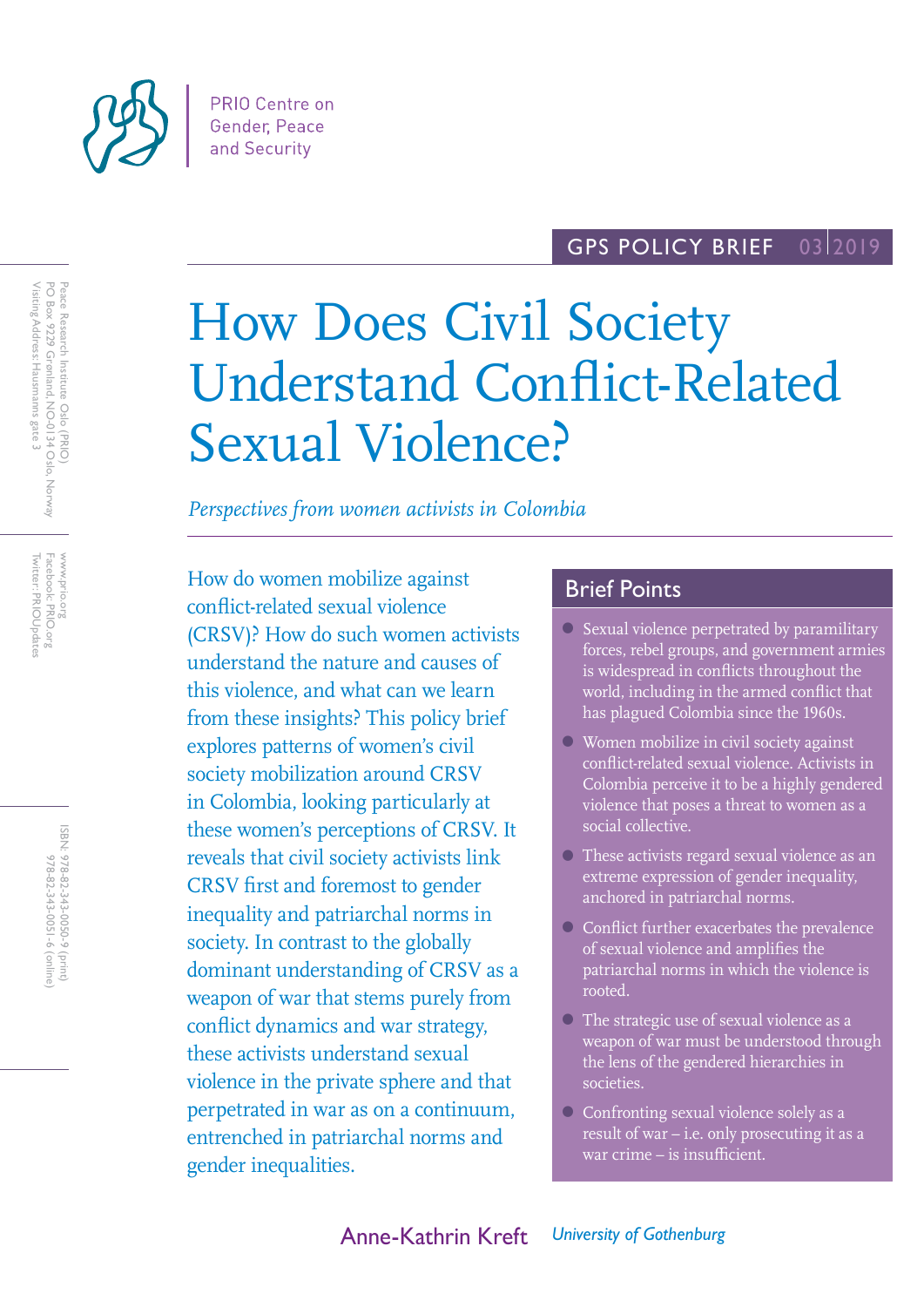#### **Sexual Violence in Conflict**

In all regions of the world, government armies, paramilitary forces and rebel groups commit sexual violence against civilians, sometimes on a massive scale. Wartime rape has been widespread for at least one year in two thirds of armed conflicts between 1990 and 2009 (Cohen, 2013). While reports of sexual violence against men and boys now surface more frequently, women and girls are the primary targets of the crime.

Conflict-related sexual violence (CRSV) has tremendous consequences for its victims. They may suffer injury or disability, infection with sexually transmitted diseases, unwanted pregnancy, depression or other mental health problems. Due to the stigma attached to sexual violence, victims also often face social stigmatization. For women in particular, widespread CRSV means heightened insecurity and a generalized sense of fear. As a result, sexual violence is a major source of population displacement during armed conflict.

International responses to conflict-related sexual violence perpetrated by armed actors against civilians, especially women, have skyrocketed since the 1990s. CRSV is now recognized as a war crime and crime against humanity, and a wide array of political, security and humanitarian actors across the world mobilize against this violence. By contrast, local civil society efforts to confront this violence remain less recognized. This policy brief takes a look at such local agency.

#### **Women's Civil Society Mobilization in Colombia**

In countries experiencing armed conflicts with prevalent sexual violence – such as Bosnia, Democratic Republic of the Congo and Colombia – women have formed victims' associations for awareness-raising and mutual support. More political forms of protest include the Korean "comfort women", who have sustained their protests for recognition by the Japanese state for decades since the end of World War II.

A statistical analysis covering 47 countries between 1990 and 2006 shows that these patterns exist in many conflict-affected countries (Kreft, 2019a). In conflicts where sexual violence is prevalent, there is more women's protest and

more formal civil society activity with linkages to international women's NGOs compared to conflicts with no reports of sexual violence. Importantly, these results do not even capture purely domestic associations and organizations, which are quite numerous in conflict settings but on which systematic data do not exist.

In order to further explore the patterns of women's mobilization in response to CRSV, I interviewed 33 representatives of 24 women's organizations and victims' associations in Colombia. Data was collected during two rounds of fieldwork in 2017 and 2018.

Sexual violence perpetrated by paramilitary forces, rebel groups and government armies has been widespread in the Colombian armed conflict. As early as the 1970s, women began to collectively confront the violation of women's rights in CRSV, and this mobilization increased rapidly in the 1990s and 2000s. Some women's organizations were formed directly in response to sexual violence against women in conflict, such as *Mujeres en la Lucha* (Women in the Struggle) or *la Ruta Pacífica de las Mujeres* (Women's Peaceful Route), as well as victims' associations like *Red de Mujeres Víctimas y Profesionales* (Network of Women Victims and Women Professionals) and *Corporación Mujer Sigue Mis Pasos* (Woman, Follow in My Footsteps).

Many other women's organizations and victims' associations also work on CRSV. They document cases, provide psycho-social and psycholegal support to victims, and lobby government officials. Several presented their perspectives during the peace talks between the government and the FARC, and some have been involved in drafting legislation.

### **Sexual Violence as Gendered Violence**

Many of the activists I interviewed for this study perceive CRSV as a highly gendered violence that poses a threat to women as a social collective. They viewed sexual violence as primarily perpetrated by men against women, both in the private sphere and in the armed conflict. As shown in Figure 1, data recorded in the national victims' registry (*Registro Único de Víctimas*) supports the notion that women are the primary victims of CRSV.

The interviewees located sexual violence against women firmly in patriarchal structures and norms and regarded it as an extreme expression of gender inequality. Sexual violence reflects the objectification of women, and men's sense of entitlement to their bodies. Sexual violence, several interviewees pointed out, has been socially constructed as a violence "reserved for" women, and is normalized as such in society.



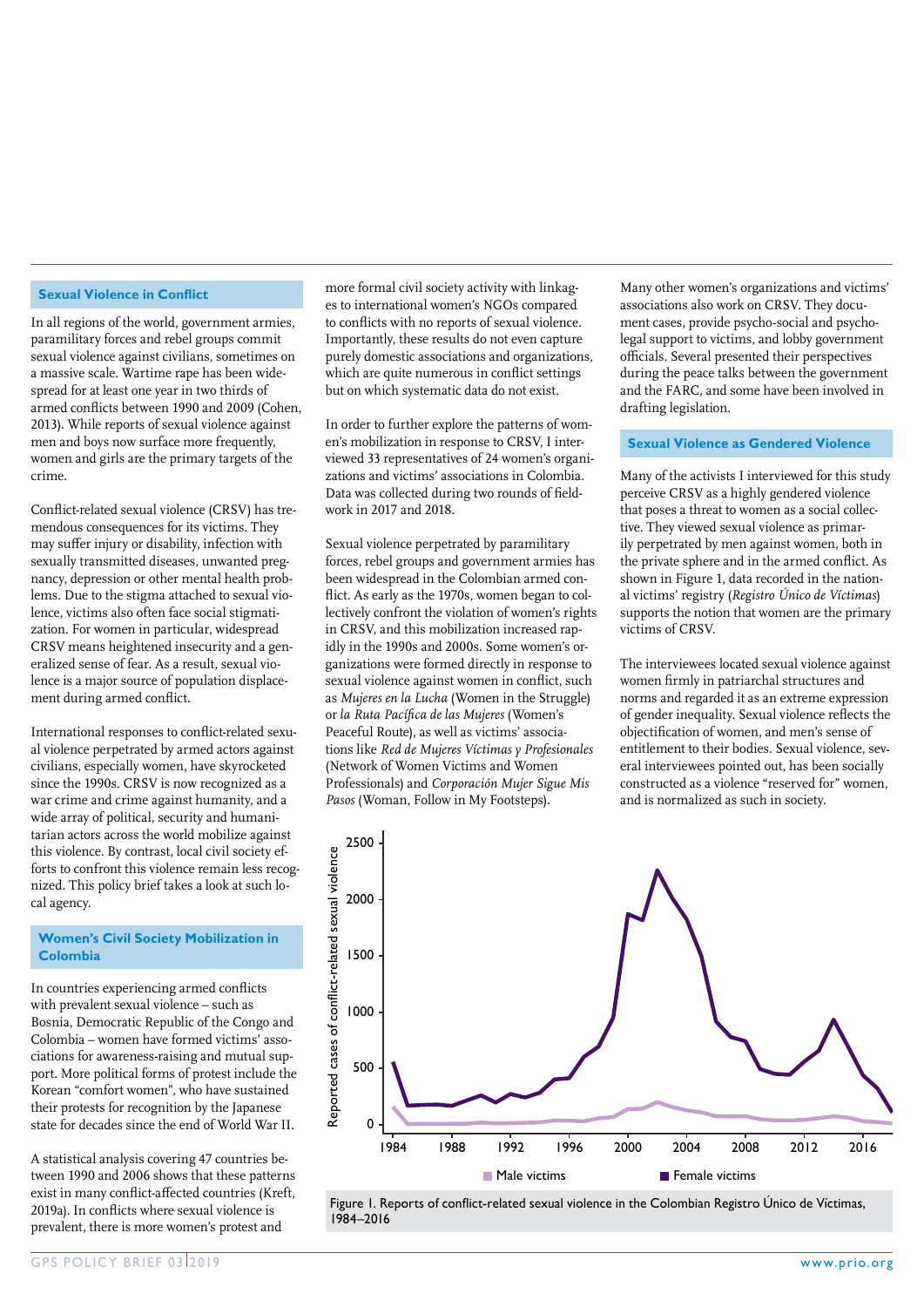

Photo: Courtesy of Borja Paladini Adell

This violence is normalized in that it is very prevalent and often not even recognized as violence, for example in cases of marital rape. This does not make the pain and terror this violence causes any less real. In fact, it is precisely because of the normalization or routinization of sexual violence as a highly gendered violence that it generates fear among women. Women have shared experiences as a social collective:

#### *"What can happen to one woman can also happen to you and generate a situation of horror."*

Sexual violence against one woman is thus indicative of the vulnerability of all women. Key here are the social hierarchies that exist between men and women, and how they find expression in the perpetration of sexual violence:

*"I do not think that the risk is the same for men. That is not to say that men do not get raped, [but] it is not the same […] belonging to a collective that holds power as belonging to a collective that exists in a relationship of subordination and oppression."*

Moreover, there was general agreement among the women activists interviewed that other factors, which intersect with gender dynamics,

further increase the risk of victimization. These factors include: poverty, living in rural areas, belonging to one of the ethnic minority groups, having a disability, being non-heterosexual and being transgender. Several interviewees also mentioned sexual violence against men, especially but not exclusively against homosexual men. However, the mobilized women overwhelmingly subscribed to the view that sexual violence arises from and reinforces the patriarchal dominance of men over women. Some women even suggested that men may consciously use sexual violence as a tool to incite fear and to control and dominate the women in their lives – patterns that are exacerbated on a larger scale during war. Sexual violence, in short, asserts gendered hierarchies. This is also mirrored in the perception that armed actors rape men to "feminize" them, i.e. to relegate them to an inferior position in the gendered, social hierarchy:

#### *"The men, they have to debase to the feminine condition, the woman is already debased."*

#### **Patriarchy and War Strategy**

The interviewees insisted that sexual violence perpetrated in the private sphere and in war exist on a continuum. They were of the view that sexual violence perpetrated in armed conflict

has its roots in patriarchal norms in society, which they believed were further amplified by the presence of arms. Meanwhile, lacking state presence and the deterioration of education and social services increase the vulnerability of women in conflict-affected areas. Impunity becomes rampant.

In addition, the interviews revealed, the dynamics of an ongoing war may add strategic dimensions to the perpetration of sexual violence by armed actors. These build on the gendered nature of sexual violence and what this violence signifies in a very patriarchal context. In other words, the strategic perpetration of sexual violence exploits the ability to generate fear and to control, dominate and regulate women. Furthermore, armed actors capitalize on patriarchal notions of women as objects and as the extensions of men to attack men and communities via the bodies of women:

*"[The woman's body] becomes one more object that can be destroyed, and with that… you cause damage to the other, so to speak, and this is as old as the wars in the world, right? And I think it follows from this structure in which we as women are viewed as objects who don't have – we're not autonomous, so*